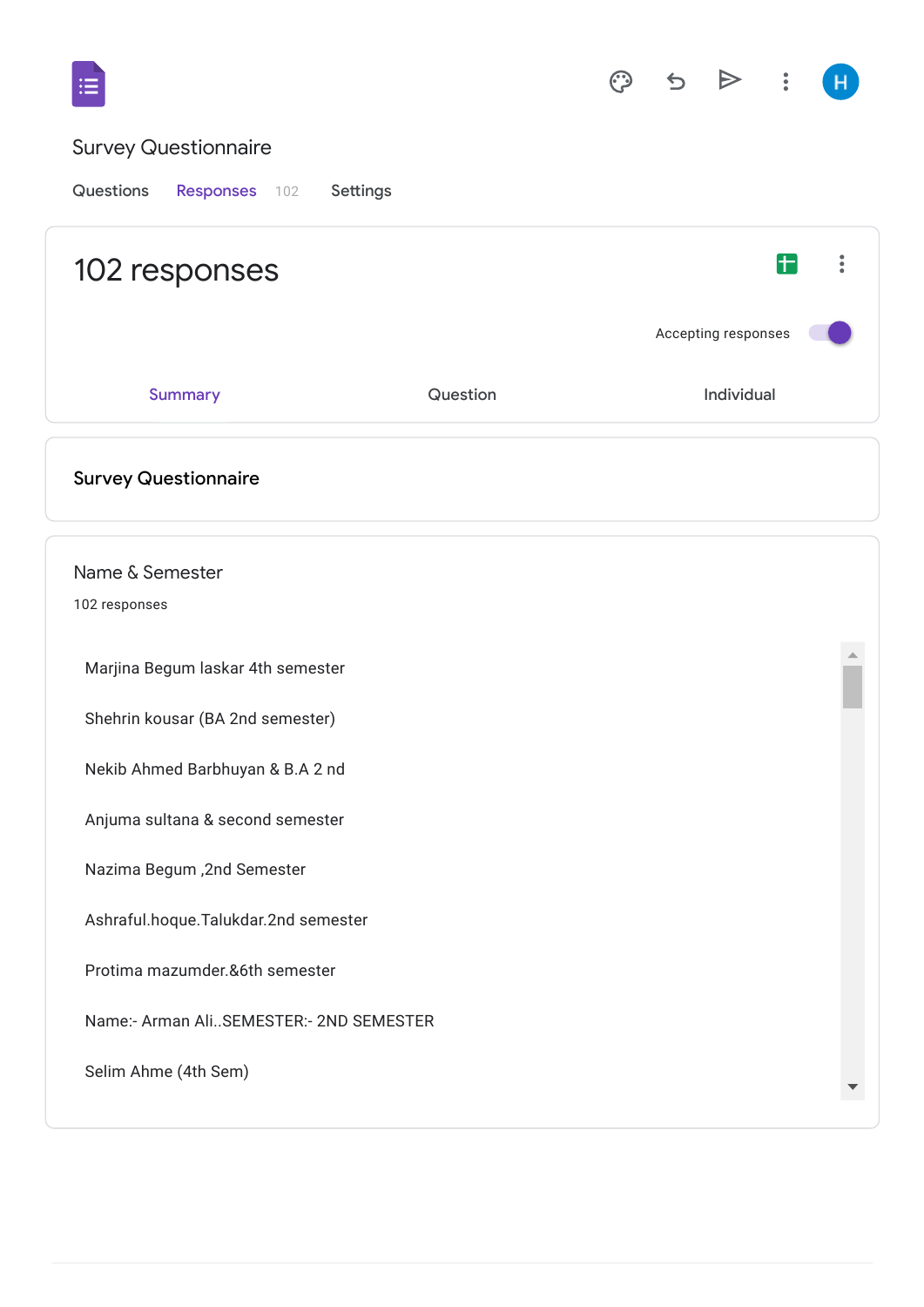

I know that our college authority provides online teaching learning through college portal

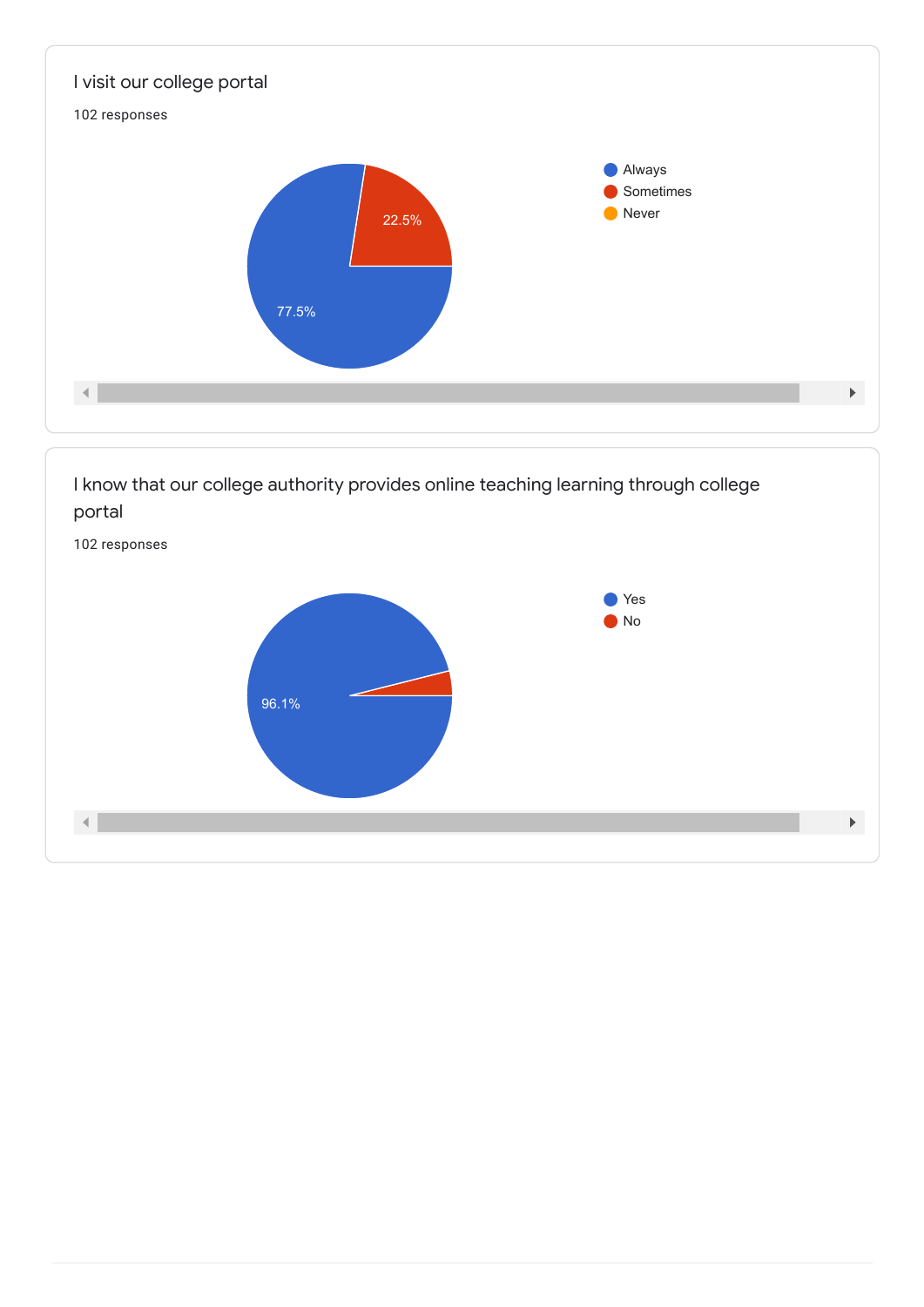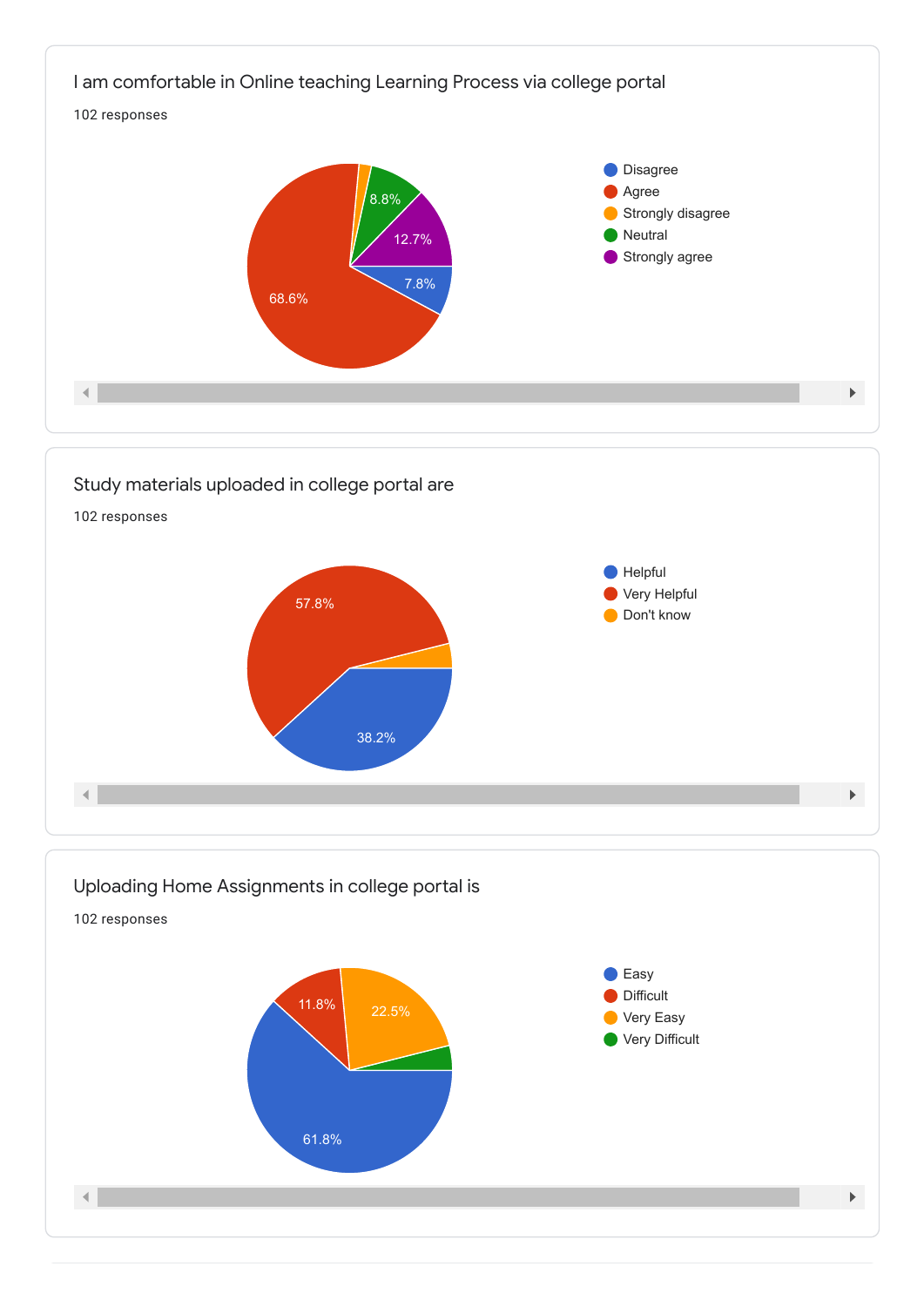